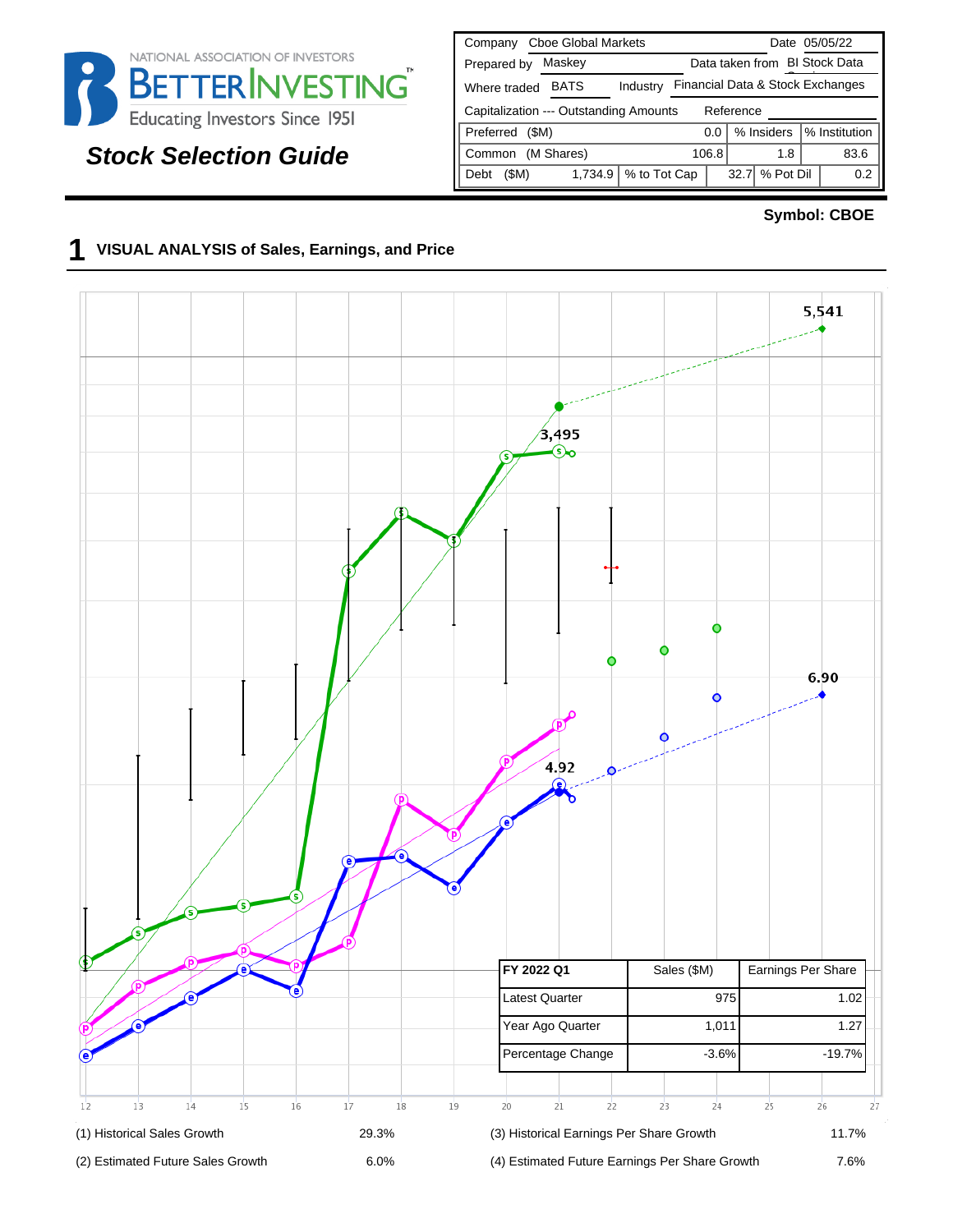# **2 EVALUATING Management Cboe Global Markets**

|                                | 2012    | 2013  | 2014     | 2015    | 2016    | 2017     | 2018     | 2019  | 2020   | 2021     | Last 5 Year Avg. |
|--------------------------------|---------|-------|----------|---------|---------|----------|----------|-------|--------|----------|------------------|
| <b>Pre-tax Profit on Sales</b> | 47.3%   | 49.6% | $50.2\%$ | 51.1%   |         | $15.0\%$ | $20.6\%$ | 20.1% | 19.3%  | 21.6%    | 19.3%            |
| % Earned on Equity             | 65.0%   | 53.1% | 75.8%    | 77.7%   |         | 14.5%    | $13.3\%$ | 11.1% | 13.7%1 | $15.0\%$ | 13.5%            |
| 1% Debt To Capital             | $0.0\%$ | 0.0%  | $0.0\%$  | $0.0\%$ | $0.0\%$ | 28.5%    | 27.3%    | 21.4% | 28.5%  | 28.4%    | 26.8%            |

#### **3 PRICE-EARNINGS HISTORY as an indicator of the future**

This shows how stock prices have fluctuated with earnings and dividends. It is building block for translating earnings into future stock prices. **CLOSING PRICE** 111.29 (05/05/22) **HIGH THIS YEAR** 139.00 **LOW THIS YEAR** 104.80

|                                    | A     | B            | ⌒<br>U                             | D            | Е                           |                 | G           | н            |  |
|------------------------------------|-------|--------------|------------------------------------|--------------|-----------------------------|-----------------|-------------|--------------|--|
| Year                               |       | <b>Price</b> | <b>Earnings</b>                    |              | <b>Price Earnings Ratio</b> | <b>Dividend</b> | % Payout    | % High Yield |  |
|                                    | High  | Low          | Per Share                          | High $A / C$ | Low $B/C$                   | Per Share       | $F/C * 100$ | $F/B * 100$  |  |
| 2017                               | 128.3 | 72.5         | 3.69                               | 34.8         | 19.7                        | 1.04            | 28.2        | 1.4          |  |
| 2018                               | 138.5 | 87.9         | 3.76                               | 36.8         | 23.4                        | 1.16            | 30.9        | 1.3          |  |
| 2019                               | 124.9 | 89.5         | 3.34                               | 37.4         | 26.8                        | 1.34            | 40.1        | 1.5          |  |
| 2020                               | 127.9 | 72.0         | 4.27                               | 30.0         | 16.9                        | 1.56            | 36.5        | 2.2          |  |
| 2021                               | 139.0 | 87.0         | 4.92                               | 28.3         | 17.7                        | 1.80            | 36.6        | 2.1          |  |
| <b>AVERAGE</b>                     |       | 81.8         |                                    | 33.4         | 20.9                        |                 | 34.5        |              |  |
| <b>CURRENT/TTM</b>                 |       |              | 4.66                               |              |                             | 1.92            | 41.2        |              |  |
| AVERAGE PRICE EARNINGS RATIO: 27.2 |       |              | CURRENT PRICE EARNINGS RATIO: 23.9 |              |                             |                 |             |              |  |

## **4 EVALUATING RISK and REWARD over the next 5 years**

Assuming one recession and one business boom every 5 years, calculations are made of how high and how low the stock might sell. The upside-downside ratio is the key to evaluating risk and reward.

| A HIGH PRICE - NEXT 5 YEARS                                                                                                  |           |                                                |                 |               |                   |            |                                  |                |
|------------------------------------------------------------------------------------------------------------------------------|-----------|------------------------------------------------|-----------------|---------------|-------------------|------------|----------------------------------|----------------|
| Avg. High P/E                                                                                                                | 33.4      | X Estimate High Earnings/Share                 |                 | 6.90          | $\qquad \qquad =$ |            | Forecasted High Price \$         | 230.5          |
| <b>BLOW PRICE - NEXT 5 YEARS</b>                                                                                             |           |                                                |                 |               |                   |            |                                  |                |
| (a) Avg. Low P/E                                                                                                             | 22.5      | X Estimate Low Earnings/Share                  |                 | 4.18          | $\qquad \qquad =$ |            | Forecasted Low Price \$          | 94.1           |
| (b) Avg. Low Price of Last 5 Years                                                                                           |           | 81.8                                           |                 |               |                   |            |                                  |                |
| (c) Recent Market Low Price                                                                                                  |           | 72.0                                           |                 |               |                   |            |                                  |                |
| (d) Price Dividend Will Support                                                                                              |           | <b>Indicated Dividend</b><br><b>High Yield</b> | $=$             | 1.92<br>2.17% |                   |            | 88.6                             |                |
|                                                                                                                              |           |                                                |                 |               |                   |            | Selected Forecasted Low Price \$ | 88.6           |
| <b>C ZONING</b><br>using 25%-50%-25%                                                                                         |           |                                                |                 |               |                   |            |                                  |                |
| Forecasted High Price                                                                                                        | 230.5     | Minus Forecasted Low Price                     | 88.6            | $=$           | 141.9             | Range.     | 25% of Range                     | 35.5           |
|                                                                                                                              | Buy Zone  | 88.6                                           | to              | 124.1         |                   |            |                                  |                |
|                                                                                                                              | Hold Zone | 124.1                                          | to              | 195.0         |                   |            |                                  |                |
|                                                                                                                              | Sell Zone | 195.0                                          | to              | 230.5         |                   |            |                                  |                |
| Present Market Price of                                                                                                      |           | 111.29                                         | is in the       |               | <b>BUY</b>        |            | Zone                             |                |
| D UPSIDE DOWNSIDE RATIO (POTENTIAL GAIN VS. RISK OR LOSS)                                                                    |           |                                                |                 |               |                   |            |                                  |                |
| <b>High Price</b>                                                                                                            | 230.5     | <b>Minus Present Price</b>                     | 111.29          |               |                   | 119.21     |                                  |                |
| <b>Present Price</b>                                                                                                         | 111.29    | Minus Low Price                                | 88.6            | $=$           | 22.69             |            | 5.3<br>$=$                       | To 1           |
| E PRICE TARGET (Note: This shows the potential market price appreciation over the next five years in simple interest terms.) |           |                                                |                 |               |                   |            |                                  |                |
| <b>High Price</b>                                                                                                            | 230.5     |                                                |                 |               |                   |            |                                  |                |
| <b>Closing Price</b>                                                                                                         | 111.29    | 2.0712<br>$=$                                  | X<br>100<br>$=$ | 207.12        |                   | 100<br>$=$ | 107.1                            | % Appreciation |

This combines price appreciation with dividend yield to get an estimate of total return. It provides a standard for comparing income and growth stocks.

| A | Indicated Annual Dividend                          | 1.80                   |               |                                                   |                                                        |
|---|----------------------------------------------------|------------------------|---------------|---------------------------------------------------|--------------------------------------------------------|
|   | <b>Closing Price</b>                               | 111.29                 | 0.0173<br>$=$ | 1.7%<br>Current Yield<br>$=$                      |                                                        |
|   | <b>B AVERAGE YIELD - USING FORECAST HIGH P/E</b>   |                        |               | <b>AVERAGE YIELD - USING FORECAST AVERAGE P/E</b> |                                                        |
|   | Avg. % Payout<br>Forecast High PE                  | 35.6 %<br>$=$<br>33.40 | $1.1 \%$      | Avg. % Payout<br>Forecast Average PE              | 35.6 %<br>$1.3\%$<br>27.95                             |
|   | C COMPOUND ANNUAL RETURN - USING FORECAST HIGH P/E |                        |               |                                                   | <b>COMPOUND ANNUAL RETURN - USING FORECAST AVG P/E</b> |
|   | Annualized Appreciation                            | 15.7 %                 |               | Annualized Appreciation                           | 11.6 %                                                 |
|   | Average Yield                                      | 1.1%                   |               | Average Yield                                     | 1.3%                                                   |
|   | Annualized Rate of Return                          | 16.7 %                 |               | Annualized Rate of Return                         | 12.9%                                                  |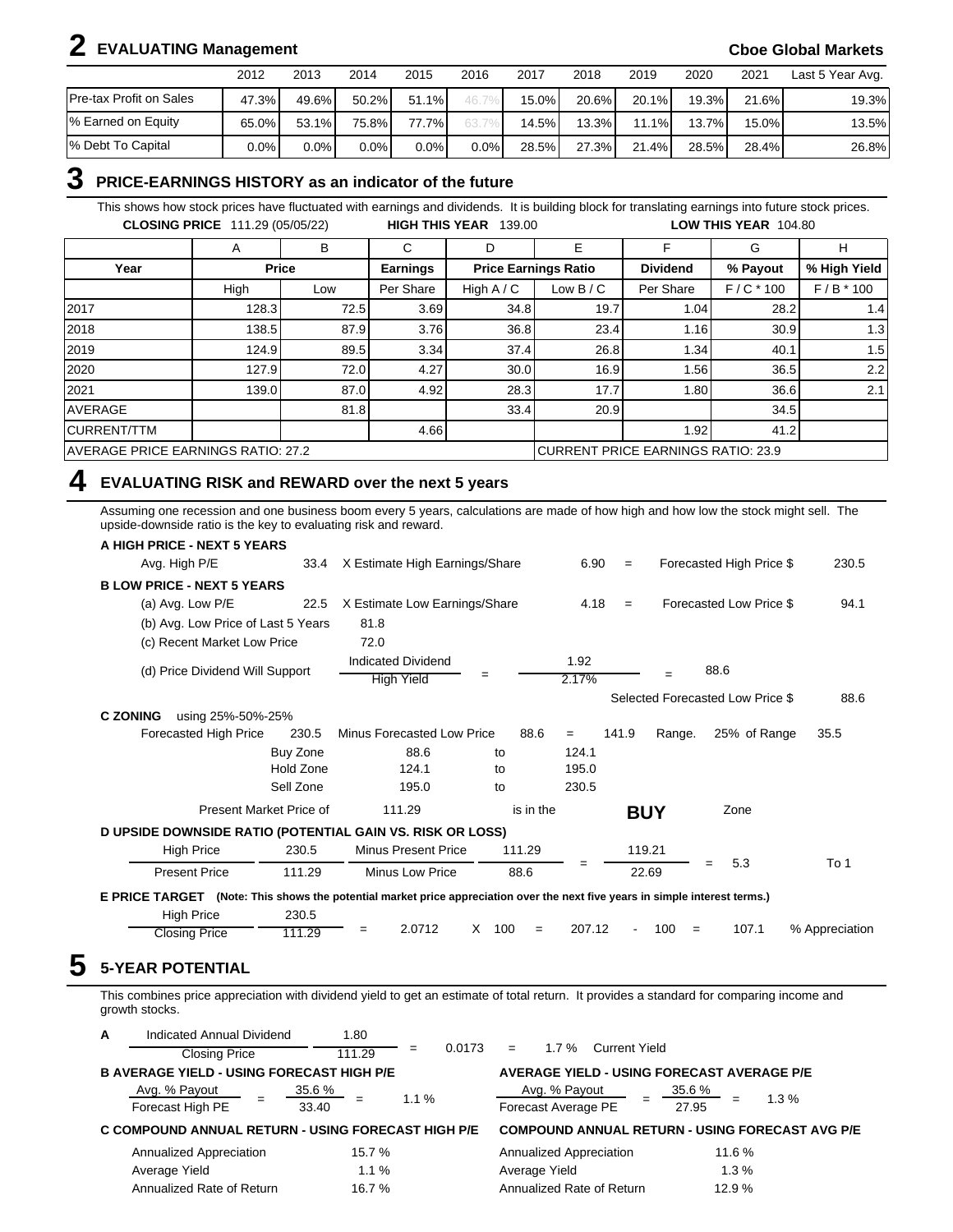

#### **Quarterly Growth Trend Data**

**Company: Cboe Global Markets Symbol: CBOE**

Graph: Trailing 4 Quarters, Last 5 Years of Data

 $S$  Sales  $\Theta$  Earnings



|        |       |            |                       |      | <b>Quarterly Data</b> |              |                  |                                    | <b>Last 12 Months Data</b>                                               |        |        |         |        |       |            |                       |              |  |  |
|--------|-------|------------|-----------------------|------|-----------------------|--------------|------------------|------------------------------------|--------------------------------------------------------------------------|--------|--------|---------|--------|-------|------------|-----------------------|--------------|--|--|
| Period |       | <b>EPS</b> | <b>Pre-Tax Profit</b> |      |                       | <b>Sales</b> |                  | <b>Income</b><br><b>Tax Rate I</b> | <b>EPS</b><br><b>Pre-Tax Profit</b><br><b>Sales</b><br><b>Income Tax</b> |        |        |         |        |       | %Change    |                       |              |  |  |
|        |       | %Change    | \$ Mil                |      | %Sales   %Change      | \$ Mil       | %Change          |                                    |                                                                          | \$ Mil | %Sales |         | \$ Mil | %Rate | <b>EPS</b> | <b>Pre-Tax Profit</b> | <b>Sales</b> |  |  |
| 03/22  | 1.02  | $-19.7$    | 224.9                 | 23.1 | 16.6                  | 974.5        | $-3.6$           | 51.3                               | 4.66                                                                     | 788.1  | 22.8   | 3.458.5 | 284.   | 36.1  | 13.1       | 24.0                  | $-1.6$       |  |  |
| 12/21  | 1.54. | 90.1       | 210.2                 | 24.3 | 71.0                  | 866.4        | 2.6              | 21.1                               | 4.91                                                                     | 756.1  | 21.6   | 3,494.8 | 230.3  | 30.5  | 15.0       | 14.5                  | 2.0          |  |  |
| 09/21  | 1.12  | 10.9       | 173.8                 | 21.3 | 6.4                   | 816.8        | 3.0 <sub>1</sub> | 30.7                               | 4.18                                                                     | 668.8  | 19.3   | 3.472.6 | 216.9  | 32.4  | $-1.2$     | 2.6                   | 9.1          |  |  |
| 06/21  | 0.98  | $-4.9$     | 179.2                 | 22.4 | 14.4                  | 800.8        | $-7.8$           | 41.1                               | 4.07                                                                     | 658.4  | 19.1   | 3.448.5 | 216.8  | 32.9  | $-2.2$     | 4.6                   | 12.5         |  |  |
| 03/21  | 1.27  | $-10.6$    | 192.9                 | 19.1 | $-11.3$               | 1.010.8      | 9.7              | 28.9                               | 4.12                                                                     | 635.8  | 18.7   | 3,516.4 | 187.6  | 29.5  | 5.4        | 7.4                   | 24.9         |  |  |
| 12/20  | 0.81  | 5.2        | 122.9                 | 14.6 | 7.6                   | 844.2        | 41.0             | 29.0                               | 4.27                                                                     | 660.4  | 19.3   | 3,427.1 | 192.8  | 29.2  | 27.8       | 31.4                  | 37.2         |  |  |
| 09/20  | 1.01  | 7.4        | 163.4                 | 20.6 | 16.0                  | 792.7        | 17.4             | 32.7                               | 4.23                                                                     | 651.7  | 20.5   | 3.181.5 | 182.9  | 28.1  | 11.3       | 15.5                  | 20.2         |  |  |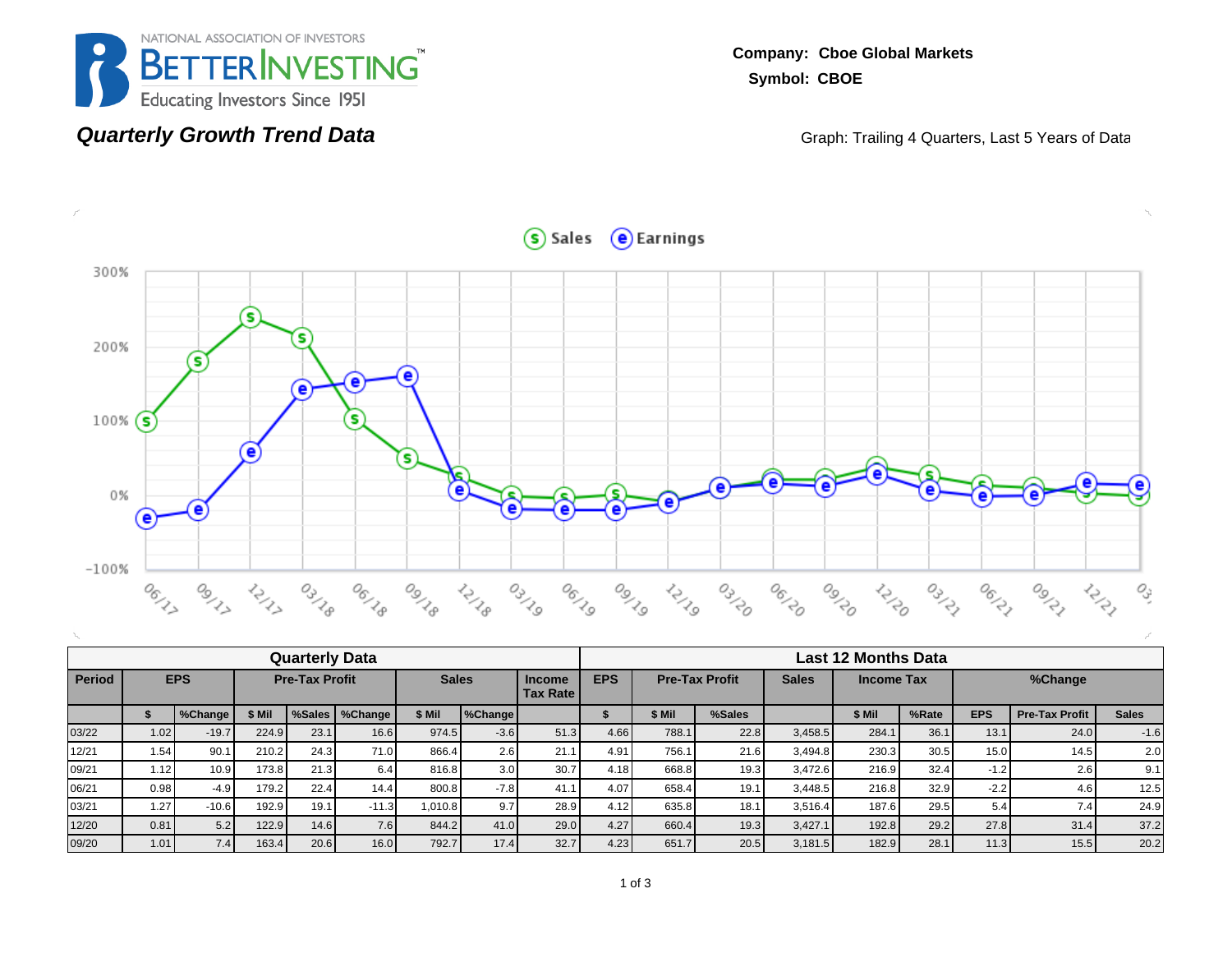

## **Quarterly Growth Trend Data**

Graph: Trailing 4 Quarters, Last 5 Years of Data

|               |      |            |        | <b>Quarterly Data</b> |         |              |         |                                  | <b>Last 12 Months Data</b> |        |                       |              |                   |         |            |                       |              |  |  |
|---------------|------|------------|--------|-----------------------|---------|--------------|---------|----------------------------------|----------------------------|--------|-----------------------|--------------|-------------------|---------|------------|-----------------------|--------------|--|--|
| <b>Period</b> |      | <b>EPS</b> |        | <b>Pre-Tax Profit</b> |         | <b>Sales</b> |         | <b>Income</b><br><b>Tax Rate</b> | <b>EPS</b>                 |        | <b>Pre-Tax Profit</b> | <b>Sales</b> | <b>Income Tax</b> |         |            | %Change               |              |  |  |
|               | \$   | %Change    | \$ Mil | %Sales                | %Change | \$ Mil       | %Change |                                  | $\mathbf{s}$               | \$ Mil | %Sales                |              | \$ Mil            | %Rate   | <b>EPS</b> | <b>Pre-Tax Profit</b> | <b>Sales</b> |  |  |
| 06/20         | 1.03 | 32.1       | 156.6  | 18.0                  | 30.9    | 868.7        | 40.0    | 27.5                             | 4.16                       | 629.2  | 20.5                  | 3,064.2      | 164.2             | 26.1    | 14.9       | 16.6                  | 20.3         |  |  |
| 03/20         | 1.42 | 67.1       | 217.5  | 23.6                  | 70.2    | 921.5        | 52.9    | 27.6                             | 3.91                       | 592.2  | 21.0                  | 2,816.1      | 157.3             | 26.6    | 9.5        | 9.7                   | 8.6          |  |  |
| 12/19         | 0.77 | $-37.4$    | 114.2  | 19.1                  | $-35.0$ | 598.6        | $-19.9$ | 24.4                             | 3.34                       | 502.5  | 20.1                  | 2.497.2      | 130.8             | 26.0    | $-11.2$    | $-12.0$               | $-9.8$       |  |  |
| 09/19         | 0.94 | 23.7       | 140.9  | 20.9                  | 21.2    | 675.4        | 17.3    | 24.8                             | 3.80                       | 564.0  | 21.3                  | 2,646.3      | 142.3             | 25.2    | $-20.7$    | 12.9                  | 0.2          |  |  |
| 06/19         | 0.78 | 6.8        | 119.6  | 19.3                  | $-0.2$  | 620.6        | $-7.0$  | 29.4                             | 3.62                       | 539.4  | 21.2                  | 2,546.8      | 138.1             | 25.6    | $-20.6$    | 10.3                  | $-4.9$       |  |  |
| 03/19         | 0.85 | $-18.3$    | 127.8  | 21.2                  | $-19.8$ | 602.6        | $-22.5$ | 25.5                             | 3.57                       | 539.6  | 20.8                  | 2,593.7      | 140.0             | 25.9    | $-19.4$    | 13.5                  | $-2.1$       |  |  |
| 12/18         | 1.23 | $-45.6$    | 175.7  | 23.5                  | 68.8    | 747.7        | 20.5    | 21.2                             | 3.76                       | 571.2  | 20.6                  | 2.768.8      | 148.8             | 26.0    | 5.9        | 70.8                  | 24.2         |  |  |
| 09/18         | 0.76 | 43.4       | 116.3  | 20.2                  | 9.8     | 575.9        | $-5.8$  | 26.3                             | 4.79                       | 499.6  | 18.9                  | 2,641.8      | $-80.0$           | $-16.0$ | 160.3      | 63.6                  | 48.1         |  |  |
| 06/18         | 0.73 | 21.7       | 119.8  | 17.9                  | 12.9    | 667.5        | 4.2     | 30.7                             | 4.56                       | 489.2  | 18.3                  | 2,677.3      | $-57.8$           | $-11.8$ | 151.9      | 83.4                  | 101.6        |  |  |
| 03/18         | 1.04 | 550.0      | 159.4  | 20.5                  | 771.0   | 777.7        | 118.3   | 25.9                             | 4.43                       | 475.5  | 17.9                  | 2,650.6      | $-50.0$           | $-10.5$ | 142.1      | 94.5                  | 211.5        |  |  |
| 12/17         | 2.26 | 310.9      | 104.1  | 16.8                  | 38.8    | 620.7        | 254.5   | $-147.0$                         | 3.55                       | 334.4  | 15.0                  | 2.229.1      | $-42.7$           | $-12.8$ | 56.4       | 9.1                   | 239.3        |  |  |
| 09/17         | 0.53 | 6.0        | 105.9  | 17.3                  | 57.3    | 611.4        | 291.4   | 43.1                             | 1.84                       | 305.3  | 17.1                  | 1,783.5      | 103.6             | 33.9    | $-21.0$    | $-1.9$                | 179.6        |  |  |
| 06/17         | 0.60 | $-3.2$     | 106.1  | 16.6                  | 26.6    | 640.8        | 292.3   | 35.9                             | 1.81                       | 266.7  | 20.1                  | 1,328.3      | 88.4              | 33.1    | $-31.4$    | $-22.8$               | 98.7         |  |  |
| 03/17         | 0.16 | $-73.3$    | 18.3   | 5.1                   | $-77.3$ | 356.2        | 119.4   | 16.9                             | 1.83                       | 244.4  | 28.7                  | 850.8        | 83.0              | 34.0    | $-28.5$    | $-27.1$               | 30.1         |  |  |
| 12/16         | 0.55 | $-9.8$     | 75.0   | 42.8                  | $-5.9$  | 175.1        | 12.3    | 39.8                             | 2.27                       | 306.6  | 46.7                  | 656.9        | 121.0             | 39.5    | $-7.7$     | $-5.4$                | 3.5          |  |  |
| 09/16         | 0.50 | $-38.3$    | 67.3   | 43.1                  | $-33.6$ | 156.2        | $-16.5$ | 39.9                             | 2.33                       | 311.3  | 48.8                  | 637.8        | 120.5             | 38.7    | $-4.1$     | $-5.2$                | $-1.1$       |  |  |
| 06/16         | 0.62 | 14.8       | 83.8   | 51.3                  | 13.8    | 163.3        | 9.8     | 39.2                             | 2.64                       | 345.4  | 51.7                  | 668.6        | 128.1             | 37.1    | 20.5       | 14.5                  | 10.2         |  |  |
| 03/16         | 0.60 | 20.0       | 80.5   | 49.6                  | 16.2    | 162.3        | 13.6    | 38.9                             | 2.56                       | 335.2  | 51.3                  | 654.0        | 124.2             | 37.0    | 19.1       | 12.7                  | 8.6          |  |  |
| 12/15         | 0.61 | 5.2        | 79.7   | 51.1                  | $-5.1$  | 155.9        | $-6.3$  | 36.7                             | 2.46                       | 324.0  | 51.1                  | 634.5        | 120.1             | 37.1    | 11.3       | 4.6                   | 2.8          |  |  |
| 09/15         | 0.81 | 42.1       | 101.5  | 54.2                  | 35.6    | 187.0        | 25.6    | 33.5                             | 2.43                       | 328.3  | 50.9                  | 645.1        | 125.4             | 38.2    | 13.0       | 10.2                  | 8.9          |  |  |
| 06/15         | 0.54 | 8.0        | 73.6   | 49.5                  | 6.1     | 148.7        | 3.3     | 39.1                             | 2.19                       | 301.7  | 49.7                  | 607.0        | 116.6             | 38.7    | 6.8        | 3.7                   | 4.6          |  |  |
| 03/15         | 0.50 | $-10.7$    | 69.3   | 48.5                  | $-15.0$ | 142.8        | $-9.5$  | 39.0                             | 2.15                       | 297.4  | 49.4                  | 602.2        | 114.2             | 38.4    | 3.9        | 0.3                   | 2.5          |  |  |
| 12/14         | 0.58 | 11.5       | 83.9   | 50.4                  | 16.3    | 166.5        | 17.4    | 41.2                             | 2.21                       | 309.7  | 50.2                  | 617.2        | 119.6             | 38.6    | 11.1       | 9.2                   | 7.9          |  |  |
| 09/14         | 0.57 | 21.3       | 74.8   | 50.2                  | 10.2    | 148.9        | 8.9     | 35.4                             | 2.15                       | 297.9  | 50.3                  | 592.6        | 111.3             | 37.3    | 12.0       | 10.0                  | 5.8          |  |  |
| 06/14         | 0.50 | $-3.8$     | 69.4   | 48.2                  | $-7.3$  | 143.9        | $-4.5$  | 38.1                             | 2.05                       | 291.0  | 50.1                  | 580.4        | 111.4             | 38.3    | 4.1        | 10.4                  | 5.2          |  |  |
| 03/14         | 0.56 | 16.7       | 81.5   | 51.6                  | 18.7    | 157.9        | 10.6    | 39.9                             | 2.07                       | 296.5  | 50.5                  | 587.2        | 113.7             | 38.4    | 9.5        | 16.6                  | 10.0         |  |  |
| 12/13         | 0.52 | 15.6       | 72.2   | 50.9                  | 21.5    | 141.8        | 9.0     | 36.1                             | 1.99                       | 283.7  | 49.6                  | 572.1        | 107.7             | 38.0    | 11.8       | 16.9                  | 11.7         |  |  |
| 09/13         | 0.47 | $-9.6$     | 67.9   | 49.7                  | 12.2    | 136.7        | 6.6     | 39.1                             | 1.92                       | 270.9  | 48.3                  | 560.3        | 100.9             | 37.2    |            |                       |              |  |  |
| 06/13         | 0.52 | 18.2       | 74.9   | 49.7                  | 14.1    | 150.8        | 13.7    | 38.4                             | 1.97                       | 263.5  | 47.8                  | 551.9        | 88.4              | 33.6    |            |                       |              |  |  |
| 03/13         | 0.48 | 29.7       | 68.7   | 48.1                  | 20.6    | 142.7        | 17.6    | 38.3                             | 1.89                       | 254.3  | 47.7                  | 533.7        | 87.2              | 34.3    |            |                       |              |  |  |
| 12/12         | 0.45 |            | 59.4   | 45.7                  |         | 130.1        |         | 33.1                             |                            |        |                       |              |                   |         |            |                       |              |  |  |